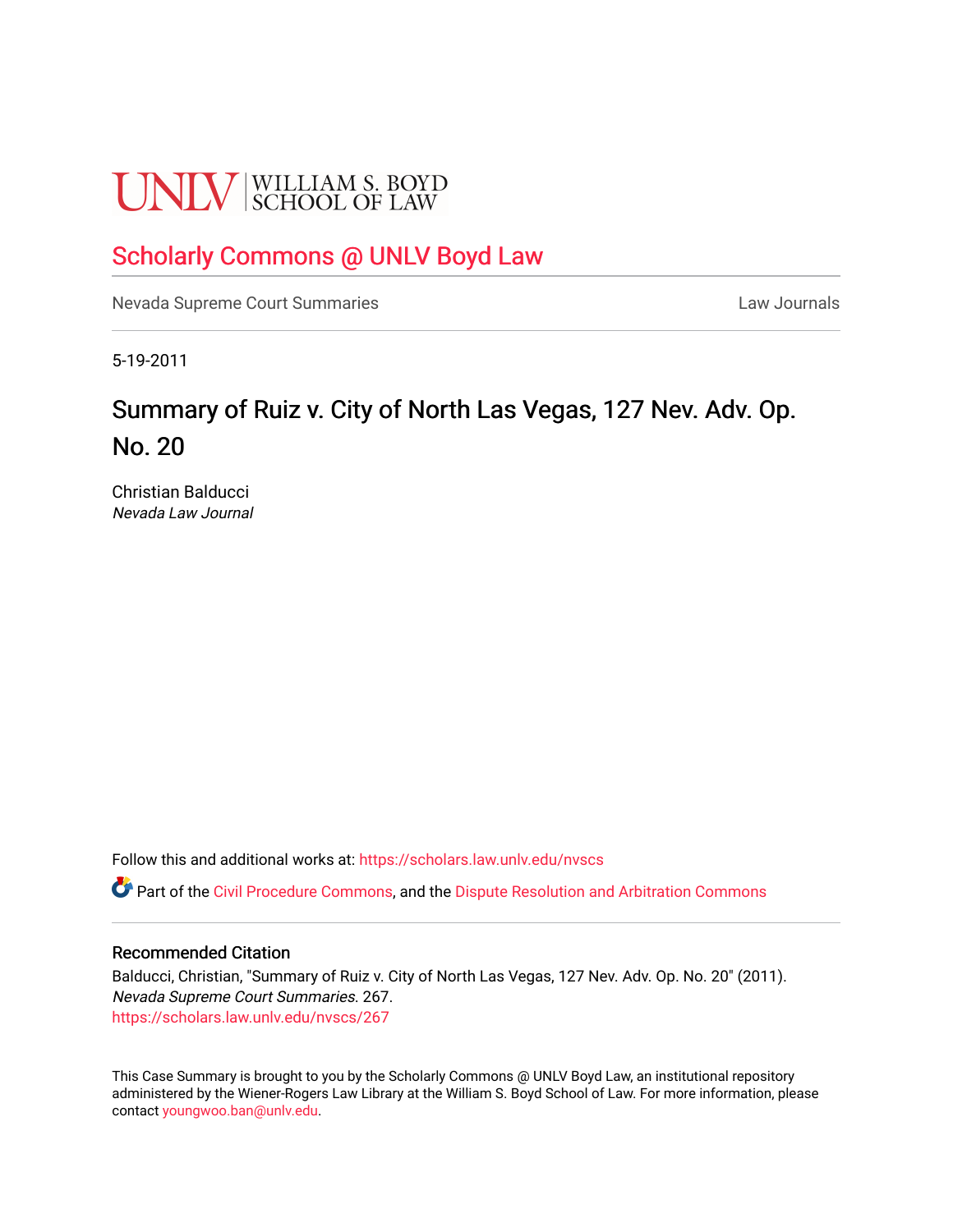*Ruiz v. City of North Las Vegas, 127 Nev. Adv. Op. No. 20 (May 19, 2011)*<sup>1</sup>

#### CIVIL PROCEDURE AND ADR – CHALLENGING AN ARBITRATION AWARD

#### **Summary**

An appeal from the District Court's dismissal of a petition to vacate an arbitration decision because the petitioner lacked standing.

#### **Disposition/Outcome**

District Court's decision reversed and remanded because the party had standing pursuant to NRS 289.120.

#### **Factual and Procedural History**

Officer Lazario Ruiz (Ruiz) was a police officer with the North Las Vegas Police Department (NLVPD) and was a member of its correlative union. The union and the City of North Las Vegas have a collective bargaining agreement (CBA). The CBA provides a grievance procedure for challenging a union member's termination and for submitting the termination to binding arbitration. Further, the CBA vests this right with the union, not the officer.

NLVPD terminated Officer Ruiz's employment for alleged unprofessional conduct and lack of candor resulting from an investigation wherein he was a witness. NLVPD reached this conclusion after a NLVPD Internal Affairs officer observed without Ruiz's knowledge or consent one of Ruiz's interviews concerning the matter Ruiz witnessed. Pursuant to the CBA, the union submitted the termination to binding arbitration, wherein the union sought to exclude certain evidence allegedly obtained in violation of Officer Ruiz's statutory Peace Officer Rights. 2

After losing arbitration, the Union assigned its right to challenge the arbitration decision to Ruiz. Ruiz individually petitioned the district court to vacate and remand for a new arbitration. The City filed a motion to dismiss for a lack of standing, claiming Ruiz was a non-party and thus could not bring a challenge. The district court agreed and further concluded the right to challenge was not assignable and Ruiz had not met the prerequisites to sue under the Peace Officer Bill of Rights. Ruiz appealed the district court's decision to the Nevada Supreme Court.

#### **Discussion**

Justice Hardesty, writing for a unanimous three justice panel, addressed each of Ruiz's arguments: 1) Ruiz was a party for the purpose of appealing an arbitral decision pursuant to Nevada's Arbitration Act, 2) Ruiz had authority to challenge the arbitral decision because the union assigned their rights to him, and 3) Ruiz had standing under NRS 289.120 to seek relief.

 1 Christian Balducci authored this summary.

<sup>2</sup> *See* NEV. REV. STAT. 289.010- .120 (2007).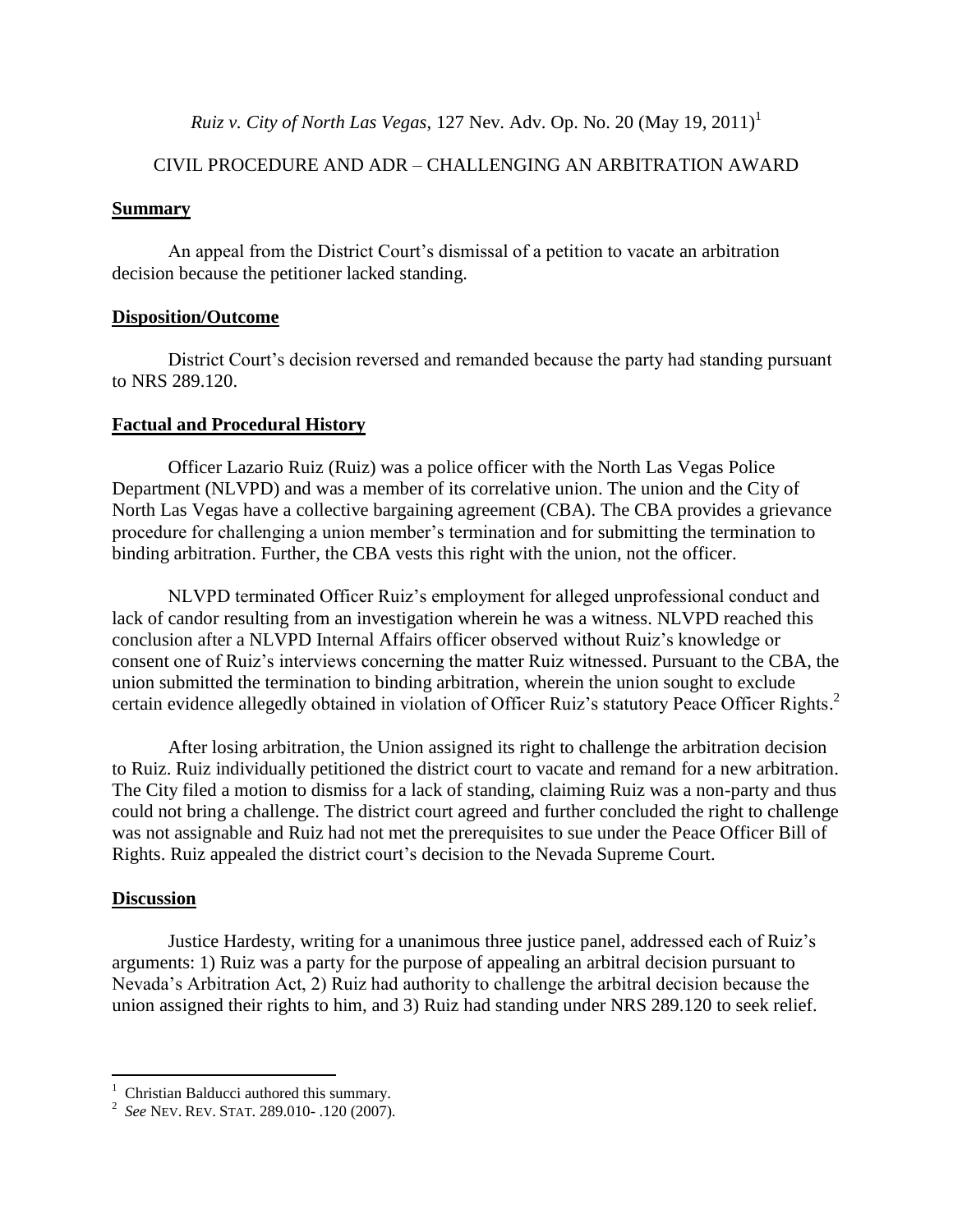#### *Whether Ruiz Was a Party*

In a case of first impression, the court decided an aggrieved employee does not have standing as a "party" to challenge a decision made in an arbitral proceeding between their employer and their union. The need to preserve uniformity in the interpretation of the Uniform Arbitration Act was of significant importance in this conclusion. <sup>3</sup> Consequently, the Court adopted another court's reasoning and concluded, "an individual employee may not appeal an unfavorable award where the union expressly determines not to appeal."<sup>4</sup> Accordingly, Ruiz was not a party because his union decided not to appeal.

#### *If The Union Could Assign Their Rights*

Collective bargaining agreements are contractual by nature, and thus, a union contractually bargains for and on behalf of its members. Keeping in line with the fundamentals of contract law, a contracting party cannot make an assignment of rights increasing the nonassigning party's obligations or risks under a contract.<sup>5</sup> Allowing a union to assign its rights to union members would impose additional obligations and risks on the City. Accordingly, the union's assignment of its right to appeal to Ruiz was invalid.

#### *Standing Under NRS 289.120 to Seek Judicial Relief*

NRS 289.120 allows peace officers to apply to the district court for judicial relief when their employer violates their Peace Officer Rights if all internal grievance procedures are exhausted.<sup>6</sup> The City argued Ruiz did not exhaust the internal grievance procedures as they related to the Peace Officer Bill of Rights because the grievance was a general wrongful termination grievance.

The Court disagreed and found Ruiz "grieved" and exhausted the issue and all procedures when the union alleged four specific violations in the initial grievance. Further, the NLVPD and City's failure to consider said argument is not significant. Accordingly, Ruiz had standing to challenge the arbitral decision in the district court because the City allegedly violated his Peace Office Rights and because he exhausted the internal grievance procedures.

#### **Conclusion**

For the purpose of Nevada's Arbitration Act, an aggrieved employee does not have standing as a "party" to challenge a decision made in an arbitral proceeding between their employee and their union.

However, a peace officer may appeal an arbitral decision arising from a grievance their union filed on their behalf once all internal grievance procedures are exhausted if their employer

 3 Nevada adopted the Uniform Arbitration Act of 2000. *See* NEV. REV. STAT. § 38.206.

<sup>4</sup> Eisen v. St. Dep't of Pub. Welfare, 352 N.W.2d 731, 736 (Minn. 1984)

<sup>5</sup> HD Supply Facilities Maint. V. Bymoen, 125 Nev. 200, 204, 210 P.3d 183, 186 (2009).

<sup>6</sup> *See* NEV. REV. STAT. § 289.120 (2007).